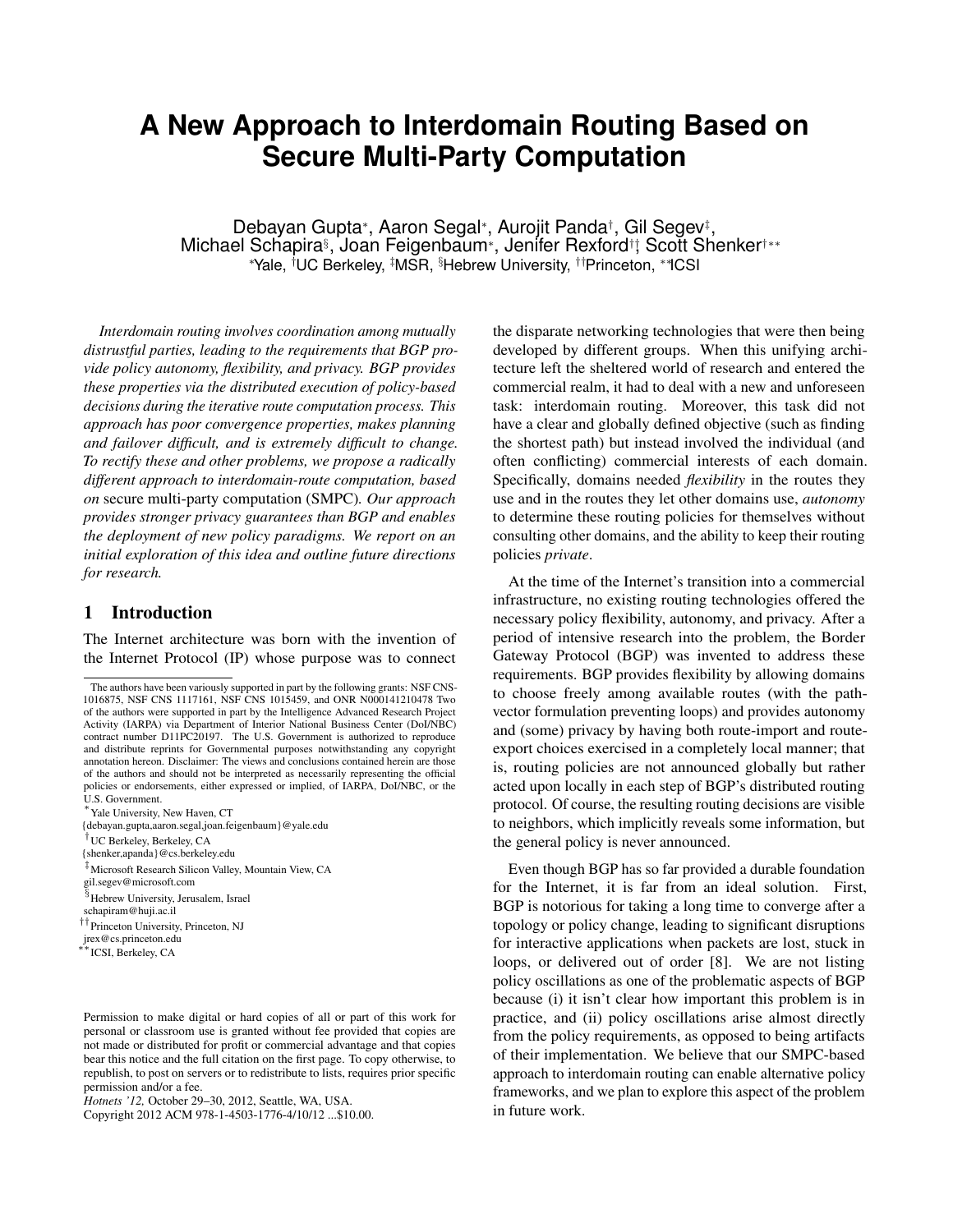Second, network operators cannot assess *a priori* the impact of a topology or policy change. This makes network planning difficult as even planned changes, such as might happen during scheduled maintenance, could result in long outages, protocol oscillation, or poor performance. Third, any significant enhancement to BGP (e.g., better security, multipath routing, or multicast communication) faces nearly insurmountable barriers, due to the need for global adoption. Moreover, the prevailing policy model is limiting; while domains control their own import and export policies, they have no control over the upstream portion of the path (as they do in [\[10\]](#page-5-1)). All three of these problems are deeply rooted in BGP's local execution model.

BGP's many problems are well known, and there have been many proposals to fix various isolated aspects of BGP. These proposals improve the convergence and/or consistency properties of BGP [\[7\]](#page-5-2), alter the degree of policy privacy and autonomy in return for more stable dynamics [\[14\]](#page-5-3), give some route choice to the ends rather than having routes be chosen solely by the domains themselves [\[5,](#page-5-4) [15\]](#page-5-5), and introduce enforcement mechanisms to ensure that policy choices are indeed respected [\[10,](#page-5-1) [18\]](#page-5-6). However, none of these interdomain-routing proposals alters the basic fact that currently the only way to match BGP's level of policy flexibility, autonomy, and privacy is to leave BGP's distributed execution model largely intact, and that the problems cited above are largely inherent in this approach.

In this paper, we describe a radically different approach that leverages two recent trends—the vast computational resources in modern data centers and advances in Secure Multi-Party Computation (SMPC)—to address the three problematic aspects of BGP while retaining flexibility and autonomy and improving privacy. We propose that, rather than using local execution to compute interdomain routes, a small number *k* of computational clusters compute interdomain routes in a manner that both allows domains (at least) the same degrees of flexibility and autonomy as with BGP and is provably privacy-preserving. Privacy is achieved through cryptographically based SMPC protocols rather than through the local execution of routing policy.

In the next section, we give a brief introduction to SMPC, and explain how we apply it to interdomain routing. Here, we describe some of the benefits of this approach and how it "fixes" the BGP shortcomings described above.

• Faster convergence. Working together, the clusters compute the routing *outcome* for all domains, rather than have each domain perform a long path-exploration process. This leads to faster convergence, especially if the SMPC algorithm completes quickly or can run in advance. In addition, domains no longer set local parameters (e.g., MRAI timers, route-flap damping thresholds, *etc.*) that have unpredictable effects on global convergence. Convergence time becomes a question of the network latencies to/from the clusters and the computation time in the clusters, the latter of which can be improved over time through better algorithms and machines.

- 'What-if' analysis. The clusters can perform 'whatif' analysis to precompute paths after a failure and identify network events that would partition parts of the Internet. For example, undersea cable cuts often cause serious disruptions in Internet connectivity. The clusters could notify domains about potential risks to support advanced planning to install additional capacity or negotiate backup relationships.
- More efficient routers. With most computation moved to the *k* clusters, IP routers do not need to store a large number of BGP-learned routes and run the BGP decision process. Routers would (at most) need to select among multiple "best" egress points to reach a destination, based on intradomain-routing information. In addition, future enhancements to interdomain routing would only impact the clusters and would not impose a computation and storage burden on legacy routers.
- Better security. In addition to offering provable privacy, our approach enables better security generally. The clusters could upgrade to new security solutions, such as comparing routing information against historical data, Internet routing registries, or Route Origin Authorizations (ROAs). Upgrading a small number of clusters is much easier than convincing every domain to upgrade its router software (and perhaps even hardware) and move to new operational practices.
- Freedom to innovate. Similarly, the clusters can easily move to new computational models, such as computing multiple paths for a destination prefix or computing multicast routes. Since the policy model is no longer tied to the distribution model, these clusters could support routing policies that go beyond today's "routemaps" that manipulate and rank locally-learned routes. For example, business relationships between domains could move beyond bilateral arrangements to allow a group of networks to cooperate in offering a valueadded service.

The preceding words sketch out a vision. This paper reports on an initial step toward this vision – a full but slow implementation of this approach for a special case of routing policies. Our hope is that these initial results are sufficient to illustrate the benefits and the challenges inherent in our vision.

# 2 SMPC-Based Interdomain Routing

In this section, we give some basic background on SMPC and then explain how we use it to compute routes.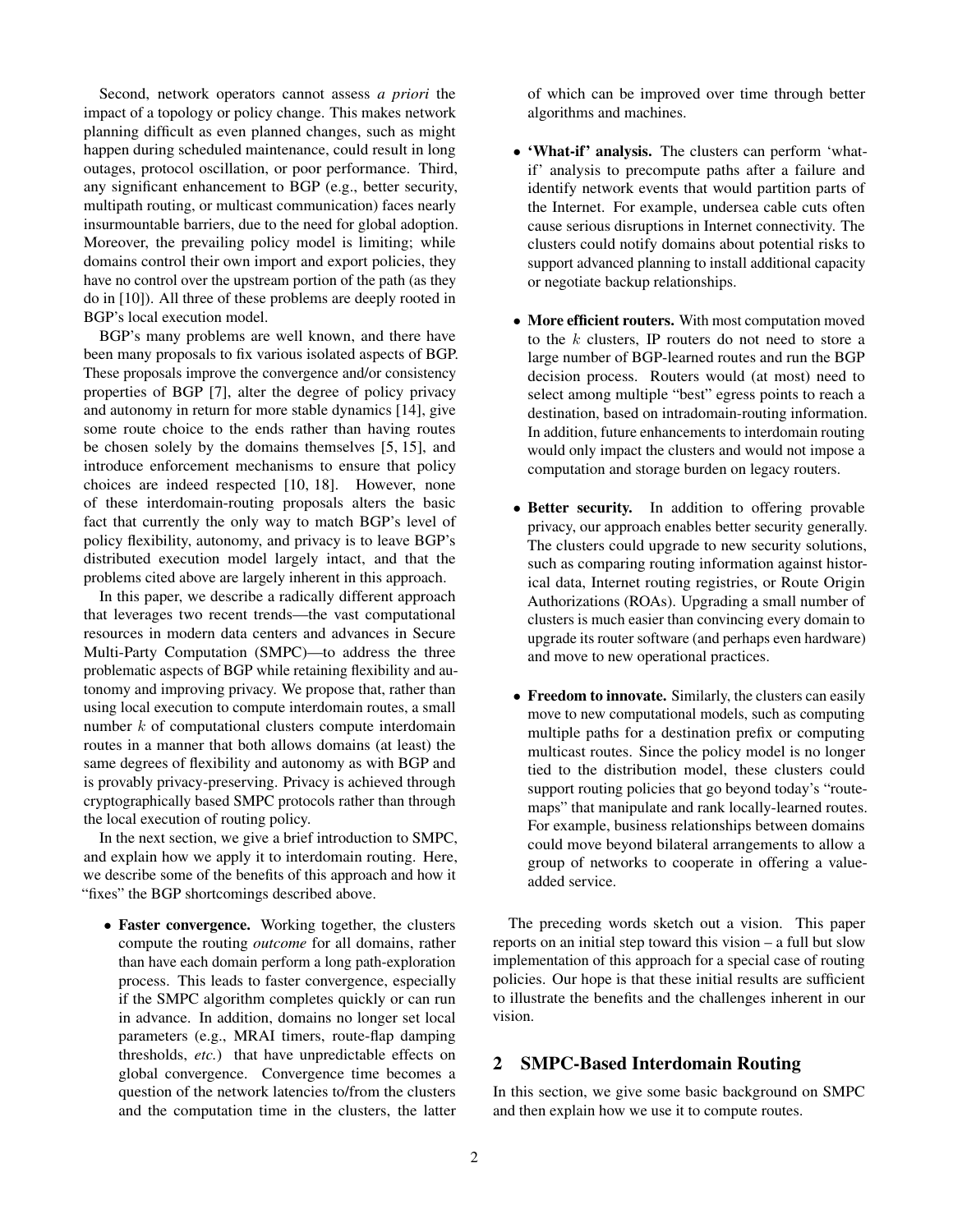## 2.1 SMPC Background

The study of SMPC was initiated in the seminal papers of Yao [\[16,](#page-5-7) [17\]](#page-5-8) and has been pursued intensively for more than 30 years by the cryptographic-theory community. SMPC addresses scenarios in which *n* parties  $P_1, \ldots, P_n$  hold private inputs  $x_1, \ldots, x_n$  and wish to compute  $y = f(x_1, \ldots, x_n)$ in such a way that all parties learn  $y$  but no  $P_i$  learns anything about  $x_j$ ,  $i \neq j$ , except what is logically implied by the result *y* and the particular input  $x_i$  that he already knew. Moreover, they wish to do so by executing a protocol in which they all play equivalent roles; that is, they don't want simply to send the *xi*'s to one trusted party that can compute *y* and send it to all of them. Natural applications include voting, survey computation, and set operations. One of the central results of cryptographic theory is that such privacy-preserving protocols can be obtained for any function *f*, provided one is willing to assume that certain cryptographic primitives are secure or that some fraction of the  $P_i$ 's do not cheat (i.e., that they follow the protocol scrupulously). An in-depth survey of SMPC and its application to data mining can be found in [\[9\]](#page-5-9).

The following structure is common to many SMPC protocols. In the first round, each  $P_i$  splits its input  $x_i$  into *shares*, using a *secret-sharing scheme* in the sense of [\[13\]](#page-5-10), and sends one share to each  $P_j$ ; the privacy-preserving properties of secret sharing guarantee that the shares do not reveal *x<sup>i</sup>* to the other parties (or even to coalitions of other parties, provided that the coalitions are not too large). The parties then execute an interactive protocol to compute *shares* of *y*; the multi-round protocol is designed to ensure that the shares of intermediate results computed in each round also do not reveal  $x_i$ . In the last round, the parties broadcast their shares of *y* so that all of them can reconstruct the result. Alternatively, they may send the shares of *y* to an outside entity or to a subset of the  $P_j$ 's if none (or only a subset) of the  $P_j$ 's is supposed to learn the result. The choice of secret-sharing scheme is determined by the size of the largest coalition of cheating parties that the protocol must be able to thwart and by the "adversarial model," i.e., the capabilities and resources available to the cheaters.

Because secret-sharing-based SMPC is very common (and for ease of exposition), we will refer at some points to parties' "sharing" or "splitting" their inputs. Note, however, that there are SMPC protocols that use other techniques (such as threshold public-key cryptography) to encode inputs and execute multi-round computations in a privacy-preserving manner.

One crucial limitation of the powerful and general SMPC protocols in the literature is their highly interactive nature; for example, they require multiple rounds of communication and computation and may require every pair of parties to exchange messages in every round – clearly impractical for large *n*. This leads naturally to an architecture, which we adopt here, in which the original parties  $P_1, \ldots, P_n$  (in our setting, the domains) play the role of *input providers* and a disjoint set of parties  $S_1, \ldots, S_k$  (in our setting, the

computational clusters) play the role of *secure-computation servers*. The domains share their inputs with the computational clusters; once the clusters have their shares of the route that a particular domain is assigned, they send the shares *to that domain only*. This hybrid form of SMPC is often referred to as "secure outsourcing." It has been applied, for example, to the problem of privacy-preserving survey computation [\[3\]](#page-5-11). To the best of our knowledge, ours is the first attempt to apply it to interdomain routing.

One can implement SMPC using a general-purpose platform, such as FairplayMP, SEPIA, VIFF, or Tasty, or develop special-purpose implementations of SMPC that can be more efficient, as in [\[6\]](#page-5-12). In this paper we focus on the former, using the SEPIA platform to implement our approach to a special case of interdomain policies (next-hop policies [\[12\]](#page-5-13)). However, this implementation has not been optimized, nor has it been run in a fully parallel mode; so the timing results we present later are merely an initial indication of the scheme's viability.

## 2.2 Application to Interdomain Routing

We propose a secure-outsourcing architecture in which the input providers are the ASes, and each of the *k* securecomputation servers is operated by a different organization with many machines at its disposal (e.g., companies such as Google, Amazon, and Microsoft that run very large data centers). We believe that a plausible value for the number of servers is  $k = 3$  $k = 3$ . Section 3 describes a SEPIA implementation that works for any  $k \geq 3$ . It is secure against coalitions of fewer than  $k/2$  "honest but curious" cheating servers. In the honest-but-curious adversarial model, all parties follow the protocol specification but may later collude by pooling information they obtained during an execution.

In our design, as in today's BGP, routes to every destination IP prefix are computed independently; thus, we describe the computation process for a fixed destination prefix. In SMPC terms, the private input  $x_i$  of each AS  $i$  is its routing policy, which consists of the following two components:

- 1. Ranking of routes: an order over all of *i*'s possible (loop-free) AS-level routes to the destination.
- 2. Export policy: for every neighboring AS *j*, a specification of which routes to the destination AS *i* is willing to make available ("export") to *j*.

Each  $i$  splits its policy  $x_i$  into  $k$  shares and sends one to each of the *k* computational clusters. The clusters now engage in an SMPC to compute the BGP-routing outcome determined by these inputs.<sup>[1](#page-2-0)</sup> At the end of this computation, each of the *k* clusters holds, for every AS *i*, a share of *i*'s route in the computed outcome. Each cluster then sends to

<span id="page-2-0"></span><sup>&</sup>lt;sup>1</sup>We make the assumption that, for every combination of ASes' routing policies, the routing outcome (stable state) that BGP computes is uniquely defined. The Gao-Rexford conditions [\[4\]](#page-5-14), which capture many of today's routing policies, indeed induce a unique routing outcome.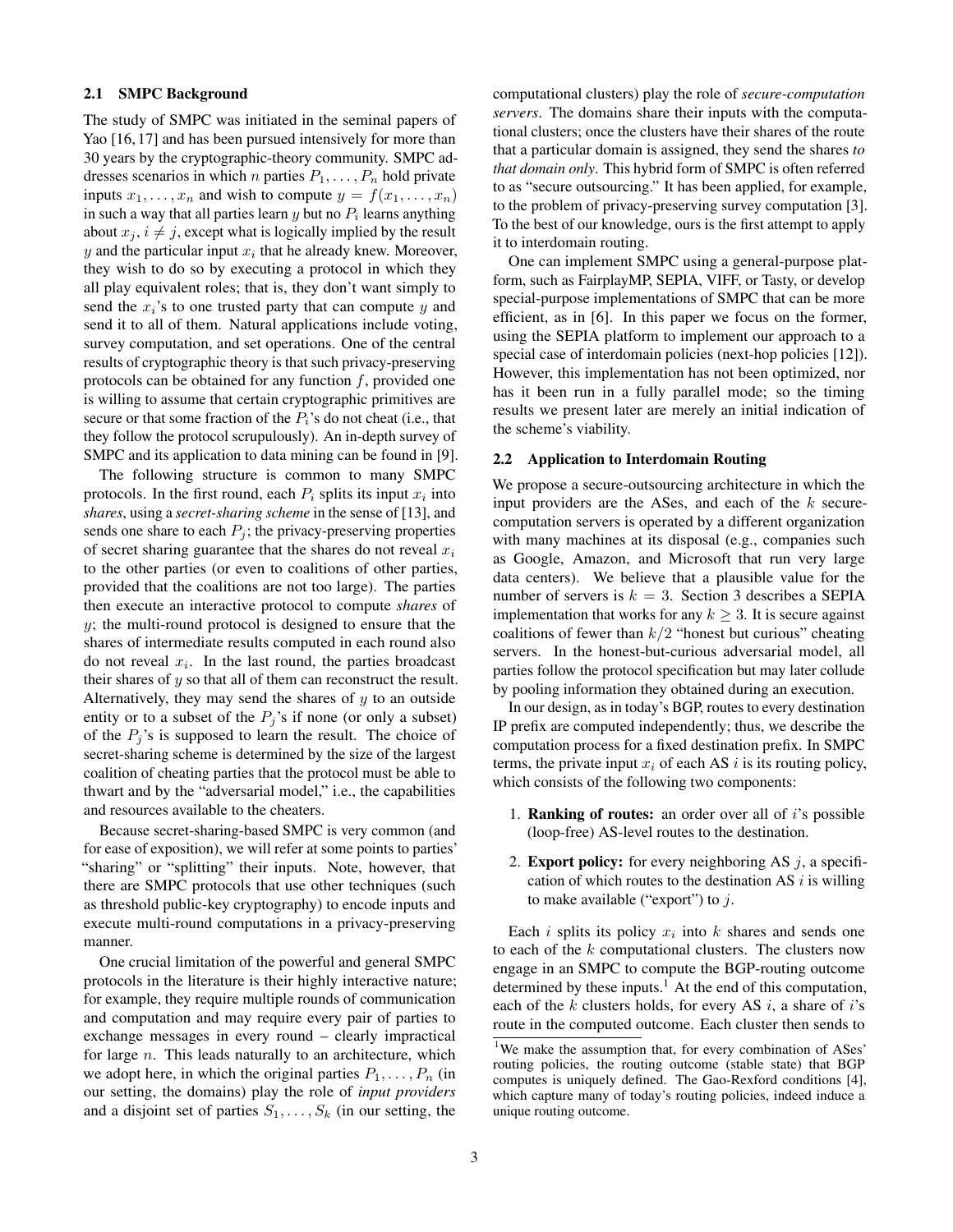each *i* that cluster's share of *i*'s computed route. AS *i* can then combine these *k* shares to learn its own route to the destination.

Such an SMPC-based interdomain-routing protocol provides two strong guarantees: (a) each domain learns its own routes but learns nothing about the others' routes except for the information logically implied by its own route; (b) the clusters do not learn anything about the domains' routing policies or about the resulting routes themselves unless at least half of them collude and pool their shares.

# <span id="page-3-0"></span>3 Proof-of-Concept

We now describe our initial attempt to test out these ideas.

#### 3.1 Simplifications and Structure

Rather than attack BGP in its full policy generality, we considered a special case that simplifies the problem along several dimensions. In terms of policy, we assume that domains use only next-hop policies [\[12\]](#page-5-13); that is, their import and export policies depend only on the first-hop domain of each route. Moreover, we assume that the Gao-Rexford [\[4\]](#page-5-14) constraints hold, so that no policy oscillations result from such policies. With respect to privacy, we distinguish between information about the network (e.g., which nodes are stubs, which are transit nodes, which pairs of nodes are neighbors, and which prefixes are hosted where) and information about the individual ASes' policies. We do *not* attempt to protect the network information, and we protect the policy information with SMPC.

More precisely, we assume that the interdomain topology is explicitly revealed by domains (i.e, they inform the computational clusters who their neighbors are), which makes it easier to execute 'what-if' scenarios. This peering topology is not officially revealed by BGP, but large components of it are easily inferred by looking at BGP routes; thus, we do not consider this a major violation of domain privacy. In a similar vein, we assume that stub domains (domains not willing to provide transit to anyone) are willing to reveal this fact. We note that currently the Internet has over 50,000 domains, the vast majority of which are estimated to be stub domains. Thus, the interdomain route computation can consist of two components: computing the routing choices for each of the transit domains, and then having the stub domains choose among the transit choices made available to them.

A more significant simplification, which is not necessary for the correctness of our approach but is important for its feasibility, is that we compute routes on a per-domain rather than per-prefix basis. To this end, we require domains to explicitly reveal which prefixes they host and assign to each prefix the route to the domain to which it belongs. This limits certain policy choices (routing two prefixes destined for the same domain along different paths), but greatly increases our approach's scalability.

In principal, SMPC could be used to hide network

information as well as policy information, and we may explore that possibility in future work.

Lastly, even though our approach gives us great flexibility in how we might structure the computation, in our initial exploration we use an approach that essentially mimics BGP's per-domain iterative computation: Our computation proceeds in rounds, and in each round the clusters compute the same policy choices that the domain would have. Of course, the advantage here is that this iterative computation is now occurring among *k* computational clusters, not run over the global Internet between all the domains. With nexthop policies and Gao-Rexford constraints, it is known that such a round-based computational process will converge after  $2D+1$  rounds [\[11\]](#page-5-15), where *D* is the height of the Gao-Rexford hierarchy [\[4\]](#page-5-14).

Note that there is an exceptional level of parallelism in this computation. First, the paths for each destination prefix can be computed independently. Second, the choices for each domain during a given round can be computed in parallel.<sup>[2](#page-3-1)</sup> Third, some of the basic crypto operations in the SMPC algorithm can be done in parallel. This is why the available number of machines should be large.

Our proof-of-concept shows that this approach can indeed be made to work but points to computation time as a concern (though, as noted above, there is substantial room for improving the SEPIA results).

### 3.2 Overall Structure

Ignoring the startup phase and looking only at what happens incrementally, our approach works as follows. When a domain has a link event (failure or recovery) or a change in policy, it informs the cluster. For a link event, this is sent "in the clear" to the clusters, who then recompute routes with this modified topology and distribute them to all the domains. Inside a domain, these updates are handled in a manner similar to RCP [\[2\]](#page-5-16), or one could have a small set of top-level route reflectors distribute the information. If two domains have multiple peering links, they are free to exchange information about which of these links to use; we leave this outside of our simplified BGP computation, but domains can find some other method of coordination.

Because the topology is known, the clusters can precompute routes for a variety of failure scenarios. When informed of a topology change for which the routes have been precomputed, they can immediately send out the result of their computation. Thus, the response time of this algorithm could be reduced, in most cases, to the latencies of communication to/from the clusters.

To avoid having a "single-point-of-failure" (if one of the cluster nodes goes down, that set of clusters cannot compute routes), we envision having several sets of clusters, all computing routes in parallel. These routes should agree,

<span id="page-3-1"></span> $2$ The convergence result in [\[11\]](#page-5-15) applies regardless of whether the updating in a round is synchronous or asynchronous.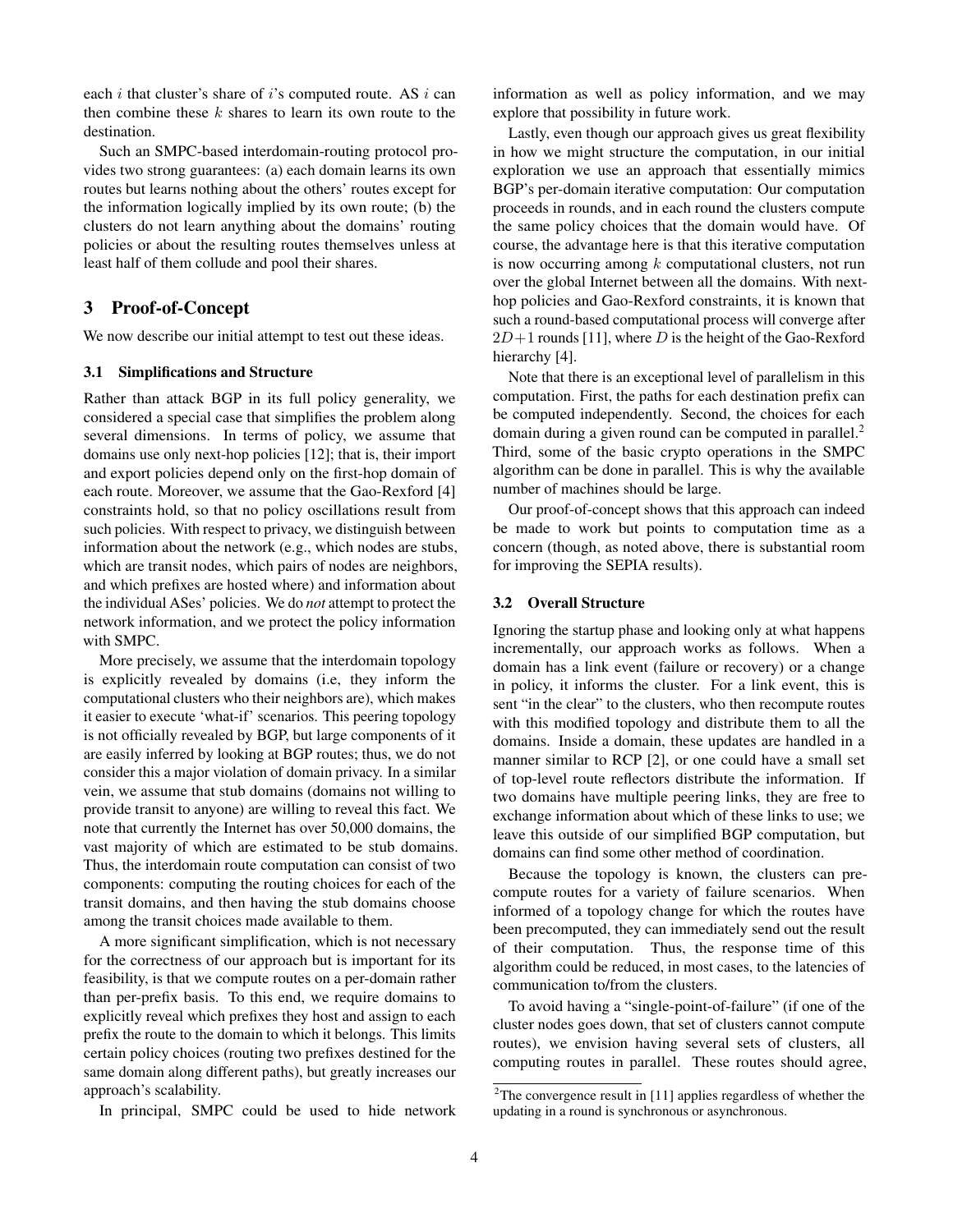<span id="page-4-0"></span>

Figure 1: A visual representation of the computation. We show domains and the associated preference list  $(P_i)$ , and export table  $(E_i)$ . During a round, r, the algorithm computes the next hop table  $N_i^r$  for each domain. This next hop table is used to compute information exchanged between domains, and is ultimately the output from the algorithm.

but if they do not then there should be a rank ordering for deciding which set of clusters to follow.

There is an obvious bootstrap problem: how will domains reach the clusters, and vice-versa? We will run a traditional form of BGP on a small set of addresses: one for each cluster and domain. This "normal" BGP will provide routes for traffic to and from the clusters. The addresses will come from a currently unused portion of the address space; so there is no worry about clashes between the two forms of BGP. This approach may be overkill; the update traffic will likely be very light, and one could imagine using OSPF-style broadcasts, which would require the domains to forgo policy control over this routing traffic.

#### 3.3 Structure of Computation

We implemented this scheme using the SEPIA Java library for SMPC [\[1\]](#page-5-17). We expected that using a general-purpose platform like SEPIA would be computationally inefficient, but this implementation provides a useful proof-of-concept with existing tools.

Figure [1](#page-4-0) presents a graphical representation of our algorithm. We describe our implenetation using SEPIA below.

We assume that the topology of the network is publicly known to all parties and denote by  $[n] = \{1, \ldots, n\}$  the set of domains. Each domain *u* with neighboring domains  $v_1, \ldots, v_{d_u}$  has two private inputs: (1) a ranking of its

neighbors; and (2) an export policy that, for every two neighboring domains *i* and *j*, specifies whether *u* is willing to make routes that have *i* as a next-hop available to *j*. As the computation is done independently for each destination domain, fix a specific destination *X*.

**Initialization.** For each domain  $u \in [n]$ , we initially define  $NextHop(u) = u$  if  $u = X$  (that is, *u* is the destination), and  $NextHop(u)=0$  otherwise. Throughout the execution of the protocol, the value *NextHop*(*u*) specifies *u*'s current next hop en route to the destination *X*, and  $NextHop(u) =$ 0 captures the scenario that *u* currently has no next hop en route to *X*.

The basic iteration. As discussed in Section 3, the protocol consists of  $2D + 1$  iterations, where *D* is the depth of the Gao-Rexford hierarchy. In each iteration, the following is executed in parallel for each domain  $u \in [n]$ :

- Set *NextHop*(*u*) to be *u*'s most preferred neighboring domain *i*, according to *u*'s ranking of neighbors, such that (1)  $NextHop(i) \neq 0$  and (2) according to *i*'s export policy *i* is willing to announce routes through *NextHop*(*i*) to *u*.
- Set  $NextHop(u)=0$  if no neighboring domain *i* as defined above exists.